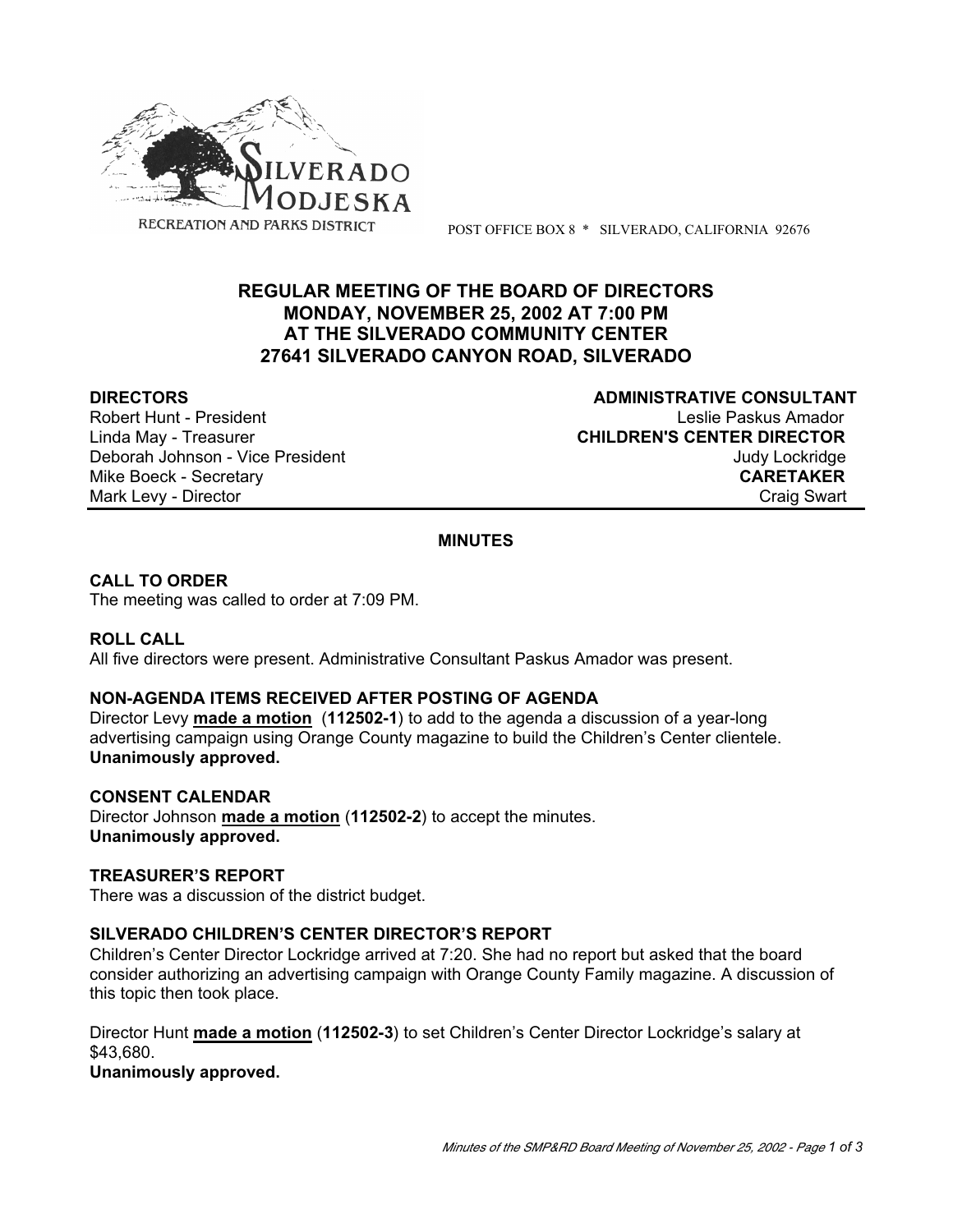Director Hunt **made a motion** (**112502-4**) to direct the personnel committee to decide when they have finished negotiating a legitimate employment contract with Children's Center Director Lockridge and also when a viable budget for the Children's Center has been submitted and at that time a Special Meeting of the board will be called to discuss and approve an advertising plan. **Unanimously approved.**

Director Johnson **made a motion** (**112502-5**) to solicit bids for an operational audit of the Children's Center.

## **Unanimously approved.**

## **CARETAKER'S REPORT**

Francine Kinsman was not present to discuss the Modjeska Community Center scheduling. This item was continued to the next meeting.

Craig Swart arrived at 8:50. The survey of community center usage prepared by Director Johnson was discussed.

A discussion took place concerning the district's possible purchase of a copy machine. It was requested that this action item be added to the agenda for the next meeting.

## **ADMINISTRATIVE CONSULTANT'S REPORT**

Administrative Consultant Paskus Amador gave a report on the grants she has been managing.

## **OTHER DISTRICT BUSINESS**

There was a discussion of Carol Hoffman's position paper dated 11-25-02. It was decided to invite attorney Doug Carstens to the next regular meeting to advise the board concerning the board's legal rights.

Director Boeck **made a motion** (**112502-6**) to extend the meeting past the normal 9:30 PM ending time.

## **Unanimously approved.**

It was decided that Director Boeck should contact the attorney and have him prepare a letter to send to Ms. Hoffman and the county.

## **CLOSED SESSION**

The board went into closed session at 10:12 PM to discuss a personnel issue. There were no negotiations with Children's Center Director Lockridge. The board came out of closed session at 10:22.

## **REPORT ON CLOSED SESSION**

There was no action taken during the closed session.

# **ADJOURNMENT**

The meeting was adjourned at 10:22.

The next regular meeting will be held on Thursday, December 12, 2002 at 7:00 PM at the Silverado Community Center.

## **SMRPD Board Motions, 11-25-02 Meeting**

**112502-1** Director Levy made a motion to add to the agenda a discussion of a year-long advertising campaign using OC Family Magazine to promote the Silverado Modjeska Children's Center. Unanimously approved.

**112502-2** Director Johnson made a motion to accept the minutes of the 11-14-02 meeting. Unanimously approved.